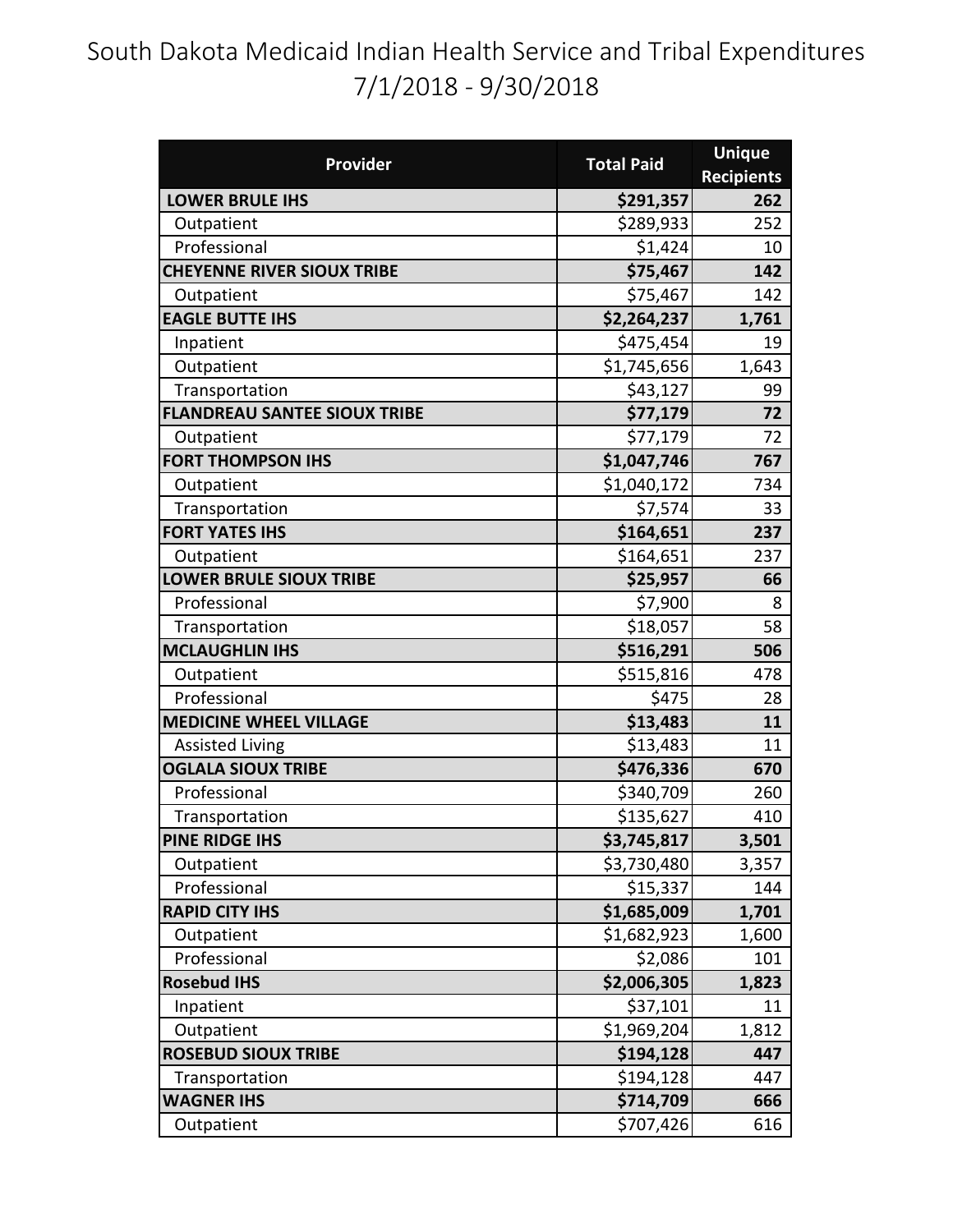# South Dakota Medicaid Indian Health Service and Tribal Expenditures 7/1/2018 - 9/30/2018

| <b>Provider</b>                           | <b>Total Paid</b> | <b>Unique</b><br><b>Recipients</b> |
|-------------------------------------------|-------------------|------------------------------------|
| Transportation                            | \$7,283           | 50                                 |
| <b>WANBLEE IHS</b>                        | \$819,067         | 593                                |
| Outpatient                                | \$818,986         | 586                                |
| Professional                              | \$81              |                                    |
| <b>White River Health Care Center</b>     | \$676,110         | 34                                 |
| Long Term Care                            | \$676,110         | 34                                 |
| <b>WOODROW WILSON KEEBLE MEMORIAL IHS</b> | \$866,696         | 766                                |
| Outpatient                                | \$863,447         | 689                                |
| Professional                              | \$3,249           | 77                                 |
| <b>TOTAL</b>                              | \$15,660,545      | 14,025                             |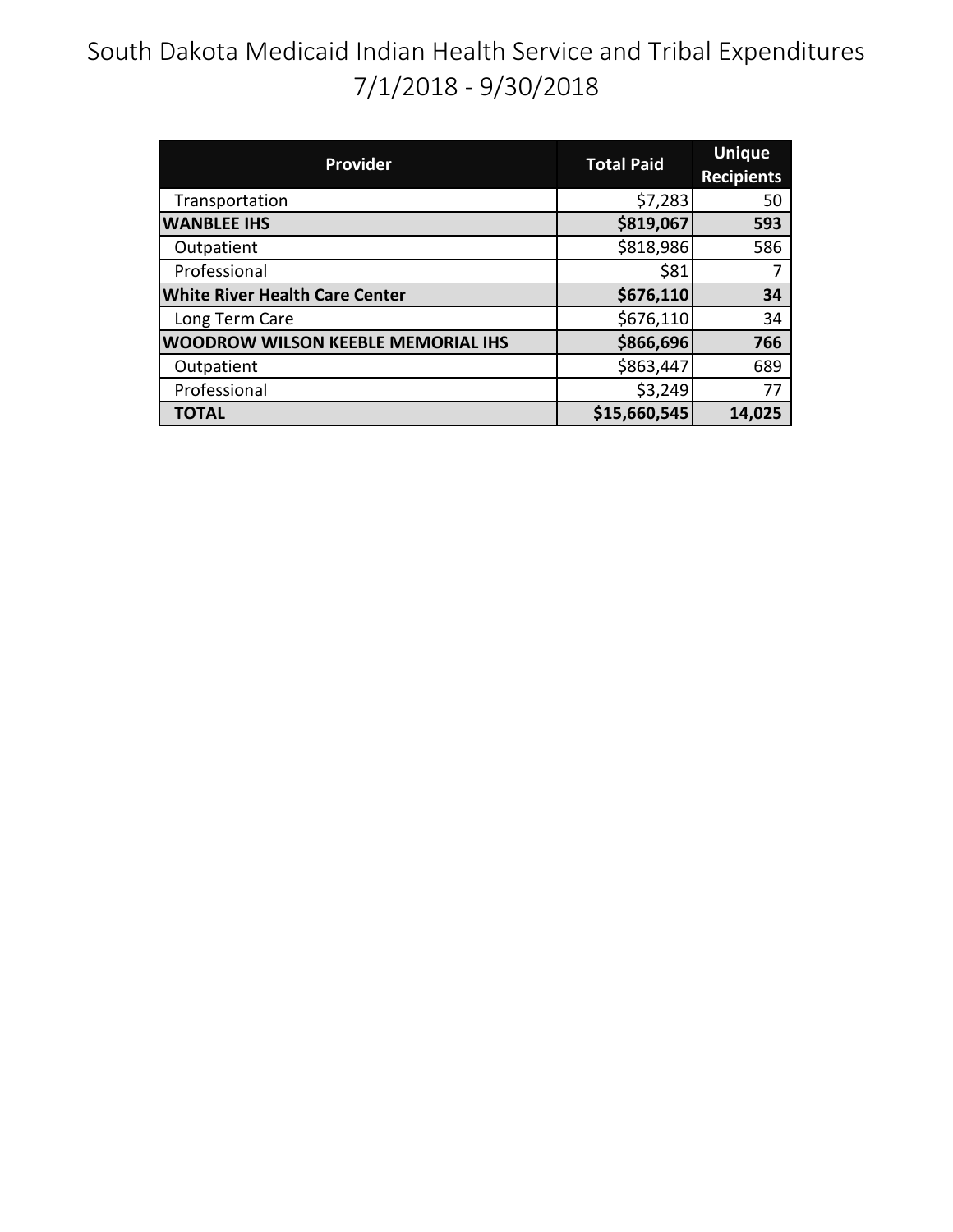#### **Medicaid Non-Emergency Medical Transportation (NEMT) Expenditures 07/01/2018 - 09/30/2018 As Of 10/01/2018**

| <b>Cheyenne River Sioux Tribe</b>       |                                |                      |                              |
|-----------------------------------------|--------------------------------|----------------------|------------------------------|
| <b>Name of Provider</b>                 | City                           | <b>Total Paid</b>    | <sup>*</sup> # of Recipients |
| CHEYENNE RIVER SUPPORT SERVICES         | <b>EAGLE BUTTE</b>             | \$7,691.02           | 47                           |
| <b>TAKINI SCHOOL</b>                    | <b>HOWES</b>                   | \$0.00               | $\Omega$                     |
| <b>Tribal Totals</b>                    |                                | \$7,691.02           | 47                           |
| <b>Crow Creek Sioux Tribe</b>           |                                |                      |                              |
| <b>Name of Provider</b>                 | City                           | <b>** Total Paid</b> | # of Recipients              |
| <b>CROW CREEK TRIBAL HEALTH</b>         | FT THOMPSON                    | \$0.00               |                              |
| CROW CREEK SIOUX TRIBE - FINANCE OFFICE | <b>FT THOMPSON</b>             | \$893.92             | 5                            |
| CROW CREEK DISTRICT BUSINESS COMMITTEE  | PUKWANA                        | \$338.60             | 3                            |
| <b>Tribal Totals</b>                    |                                | \$1,232.52           | 8                            |
|                                         | <b>Lower Brule Sioux Tribe</b> |                      |                              |
| <b>Name of Provider</b>                 | City                           | ** Total Paid        | *# of Recipients             |
| <b>OKIYA FUND</b>                       | <b>LOWER BRULE</b>             | \$0.00               | 0                            |
| <b>Tribal Totals</b>                    |                                | \$0.00               | $\Omega$                     |
| <b>Oglala Sioux Tribe</b>               |                                |                      |                              |
| <b>Name of Provider</b>                 | City                           | ** Total Paid        | # of Recipients              |
| PASS CREEK DISTRICT                     | ALLEN                          | \$611.78             |                              |
| OGLALA LAKOTA COUNTY SCHOOL DISTRICT    | <b>BATESLAND</b>               | \$0.00               | $\overline{0}$               |
| LAST CHILD SUNDANCE ASSN.               | KYLE                           | \$0.00               | $\overline{0}$               |
| <b>MEDICINE ROOT DISTRICT</b>           | <b>KYLE</b>                    | \$6,900.98           | 72                           |
| <b>WOUNDED KNEE DISTRICT</b>            | MANDERSON                      | \$1,278.72           | 11                           |
| WOUNDED KNEE DISTRICT SCHOOL            | <b>MANDERSON</b>               | \$0.00               | $\mathbf{1}$                 |
| LACREEK DISTRICT CAP OFFICE             | <b>MARTIN</b>                  | \$3,543.18           | 27                           |
| LONEMAN SCHOOL                          | OGLALA                         | \$0.00               | $\overline{0}$               |
| OGLALA DISTRICT SERVICE CENTER          | <b>OGLALA</b>                  | \$3,483.07           | 37                           |
| LAKOTA OYATE WAKANYEJA OWICAKIYAPI      | <b>PINE RIDGE</b>              | \$0.00               | $\overline{0}$               |
| <b>OGLALA SIOUX TRIBE</b>               | PINE RIDGE                     | \$29,583.30          | 295                          |
| OGLALA SIOUX TRIBE - HEALTH ADMIN       | PINE RIDGE                     | \$0.00               | $\overline{0}$               |
| OST CSBG                                | PINE RIDGE                     | \$0.00               | 0                            |
| PINE RIDGE VILLAGE DISTRICT             | PINE RIDGE                     | \$440.00             | 7                            |
| WAKPAMNI DISTRICT SERVICE CENTER        | PINE RIDGE                     | \$1,061.72           | 19                           |
| OGLALA SIOUX TRIBE - ENERGY & HOUSING   | PINE RIDGE                     | \$0.00               | $\mathbf 0$                  |
| PORCUPINE DISTRICT                      | <b>PORCUPINE</b>               | \$3,487.51           | 29                           |
| PORCUPINE SCHOOL                        | PORCUPINE                      | \$0.00               | $\overline{0}$               |
| CRAZY HORSE SPEC ED DEPT                | WANBLEE                        | \$0.00               | 0                            |
| <b>EAGLE NEST DISTRICT</b>              | WANBLEE                        | \$0.00               | $\mathbf 0$                  |
| HORSE CREEK COMMUNITY                   | WHITE RIVER                    | \$0.00               | 0                            |
| WOUNDED KNEE COMMUNITY                  | WOUNDED KNEE                   | \$0.00               | $\mathbf 0$                  |

Tribal Totals \$50,390.26 504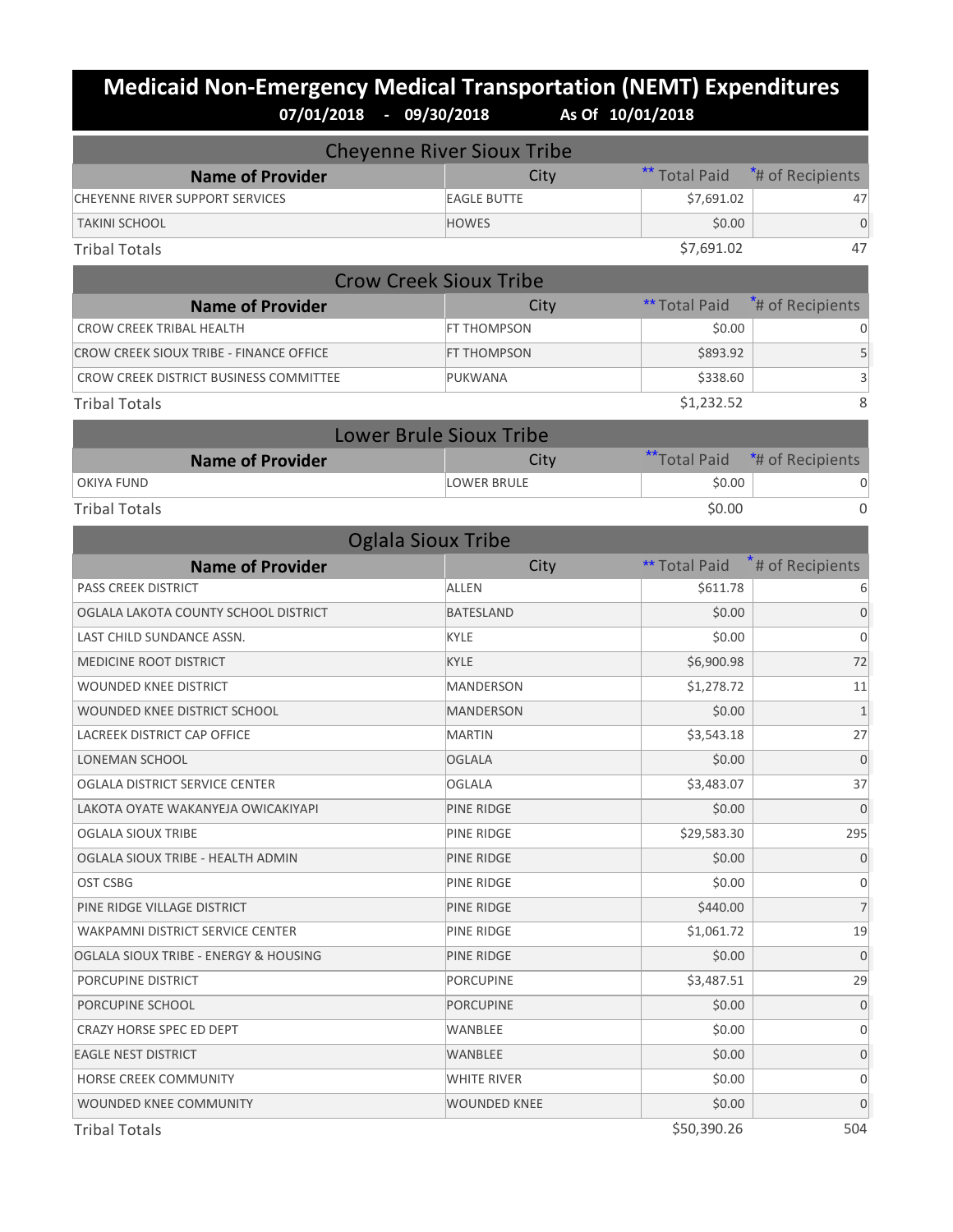#### **Medicaid Non-Emergency Medical Transportation (NEMT) Expenditures 07/01/2018 - 09/30/2018 As Of 10/01/2018**

| <b>Rosebud Sioux Tribe</b>                 |                   |               |                  |
|--------------------------------------------|-------------------|---------------|------------------|
| <b>Name of Provider</b>                    | City              | ** Total Paid | *# of Recipients |
| <b>ANTELOPE COMMUNITY</b>                  | <b>MISSION</b>    | \$0.00        | $\Omega$         |
| SGU TIWAHE GLU KINI PI                     | <b>MISSION</b>    | \$0.00        | $\Omega$         |
| SICANGU CHILD AND FAMILY SERVICES          | <b>MISSION</b>    | \$0.00        | 0                |
| SINTE GLESKA UNIVERSITY TIWAHE GLU KINI PI | <b>MISSION</b>    | \$0.00        | $\Omega$         |
| SPOTTED TAIL CHILDREN'S HOME               | <b>MISSION</b>    | \$0.00        | $\Omega$         |
| <b>BLACK PIPE COMMUNITY</b>                | <b>NORRIS</b>     | \$0.00        | $\Omega$         |
| PARMELEE COMMUNITY                         | PARMELEE          | \$0.00        | $\Omega$         |
| ROSEBUD SIOUX TRIBE - COMMUNITY SERVICES   | <b>ROSEBUD</b>    | \$18,435.43   | 280              |
| ROSEBUD SIOUX TRIBE - EDUCATION DEPT       | <b>ROSEBUD</b>    | \$5,818.31    | 32               |
| ROSEBUD SIOUX TRIBE HEAD START PROGRAM     | <b>ROSEBUD</b>    | \$0.00        | 14               |
| SINTE GLESKA OYATE TRANSPORTATION          | ROSEBUD           | \$0.00        | $\Omega$         |
| SAINT FRANCIS INDIAN SCHOOL                | <b>ST FRANCIS</b> | \$0.00        | $\mathbf{0}$     |
| <b>Tribal Totals</b>                       |                   | \$24,253.74   | 326              |

| <b>Sisseton Wahpeton Oyate</b> |                       |                     |                              |
|--------------------------------|-----------------------|---------------------|------------------------------|
| <b>Name of Provider</b>        | City                  | <b>**Total Paid</b> | <sup>*</sup> # of Recipients |
| <b>BIG COULEE DISTRICT</b>     | <b>AGENCY VILLAGE</b> | \$0.00              | Ω                            |
| <b>BUFFALO LAKE DISTRICT</b>   | <b>AGENCY VILLAGE</b> | \$0.00              | $\Omega$                     |
| EARLY CHILDHOOD INTERVENTION   | <b>AGENCY VILLAGE</b> | \$597.22            | 8                            |
| <b>OLD AGENCY DISTRICT</b>     | <b>AGENCY VILLAGE</b> | \$0.00              | $\Omega$                     |
| SWO ELDERLY AFFAIRS PROGRAM    | <b>AGENCY VILLAGE</b> | \$0.00              | 0                            |
| <b>LAKE TRAVERSE DISTRICT</b>  | <b>SISSETON</b>       | \$0.00              | $\Omega$                     |
| <b>Tribal Totals</b>           |                       | \$597.22            | 8                            |

| <b>Standing Rock Sioux Tribe</b>           |                   |        |                                |
|--------------------------------------------|-------------------|--------|--------------------------------|
| <b>Name of Provider</b>                    | City              |        | ** Total Paid *# of Recipients |
| <b>BEAR SOLDIER DISTRICT</b>               |                   | \$0.00 |                                |
| ROCK CREEK GRANT SCHOOL                    | <b>BULLHEAD</b>   | \$0.00 | 0                              |
| STANDING ROCK EARLY CHILDHOOD              | <b>FORT YATES</b> | \$0.00 | 0                              |
| STANDING ROCK SIOUX TRIBE - 0-5 HEAD START | <b>FT YATES</b>   | \$0.00 |                                |
| STANDING ROCK SIOUX TRIBE - HEALTH         | <b>FT YATES</b>   | \$0.00 | 0                              |
| <b>Tribal Totals</b>                       |                   | \$0.00 |                                |

| <b>Yankton Sioux tribe</b>      |               |        |                                                   |
|---------------------------------|---------------|--------|---------------------------------------------------|
| <b>Name of Provider</b>         | City          |        | <b>**</b> Total Paid <sup>*</sup> # of Recipients |
| <b>ST PAUL'S CHURCH</b>         | <b>MARTY</b>  | \$0.00 |                                                   |
| SOUTH CENTRAL CHILD DEVELOPMENT | <b>WAGNER</b> | \$0.00 | $\Omega$                                          |
| YANKTON SIOUX TRIBE             | <b>WAGNER</b> | \$0.00 | 0                                                 |
| YANKTON SIOUX TRIBE             | <b>WAGNER</b> | \$0.00 | $\Omega$                                          |
| <b>Tribal Totals</b>            |               | \$0.00 | $\Omega$                                          |